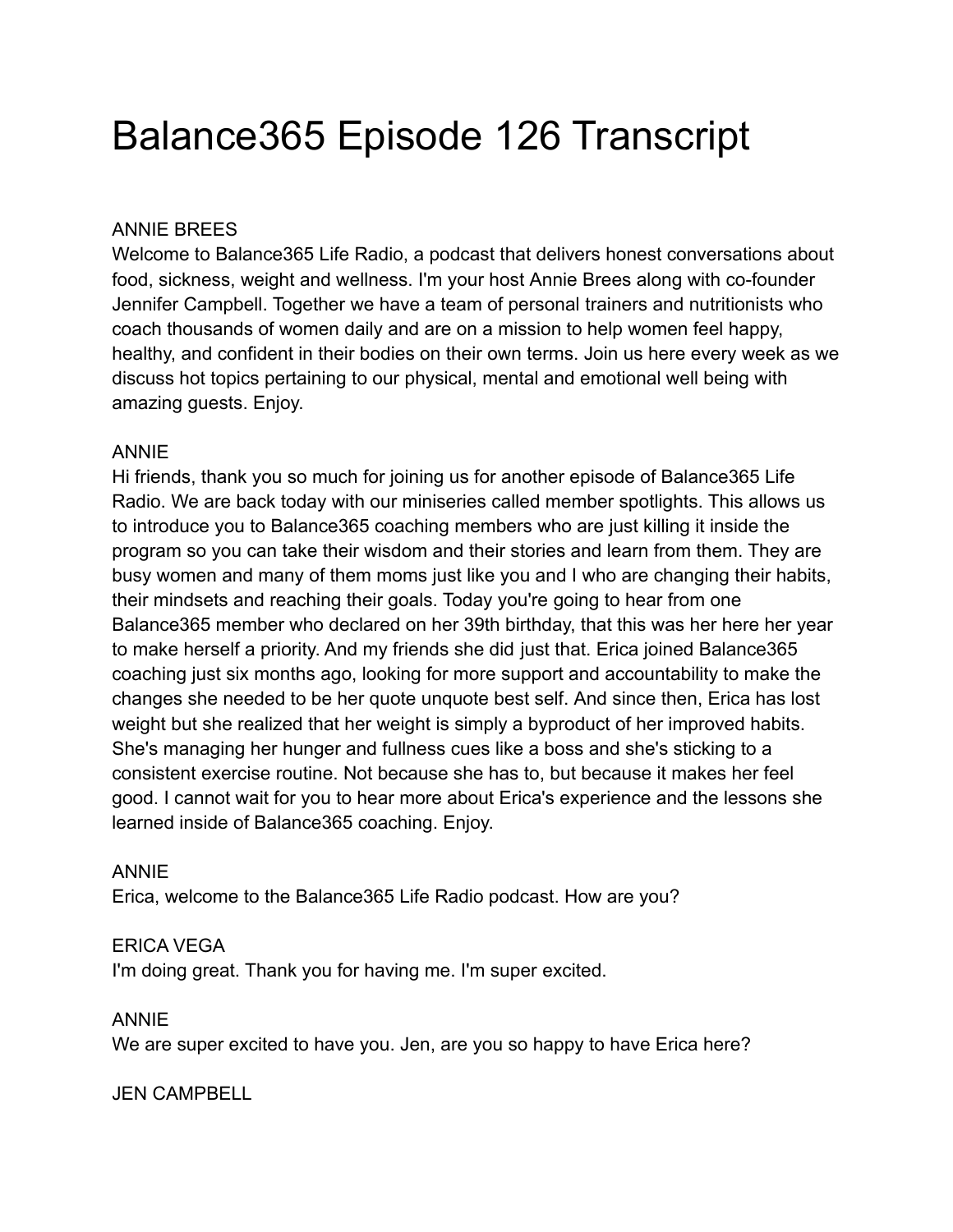I am. She's been in coaching for almost six months. So we've gotten to know her. And you're just an all around lovely woman.

#### ANNIE

And you signed up for level two recently to continue your coaching.

JEN I didn't know that. That's so exciting.

#### **FRICA**

Yes.

# ANNIE

And I'm so excited, too, because you've achieved so much since joining coaching. I'm just excited to see where level two takes you.

# **ERICA**

I am too. I'm really, I was really excited. And I heard because I was actually debating like, do I just reopen do this coaching program again because the support is so great. And having the accountability is so great. So when I saw that there was a level two option, I was like "Yes." [Laughs]

# ANNIE

That was perfect. Thank you for saying that those nice little plugs. That wasn't scripted. And I know Jen, you have some questions for Erica that you wanted to highlight, like her experience since joining Balance365.

# JEN

Yeah, I mean, I look at Erica as somebody who's really had this transformation that we wish on everyone that joins Balance 365 and interviewing you isn't just great for those listening along that aren't part of our Balance365 community. It's great for the members in there, right, to like really hear this journey you've been on and understand that it has not even a lot to do with food, right, which is kind of the like, hyper focused out there in the diet culture world and that ultimately, your journey and your results come from, I won't put words in your mouth, I am thinking a lot of inner work and reflection.

# **ERICA**

Yeah, absolutely. Before I found Balance365 I was kind of floundering, like I had left dye culture behind, like the last time I actually intentionally tried to diet was right after my second daughter was born, my last child, and she's six now. And it lasted for a hot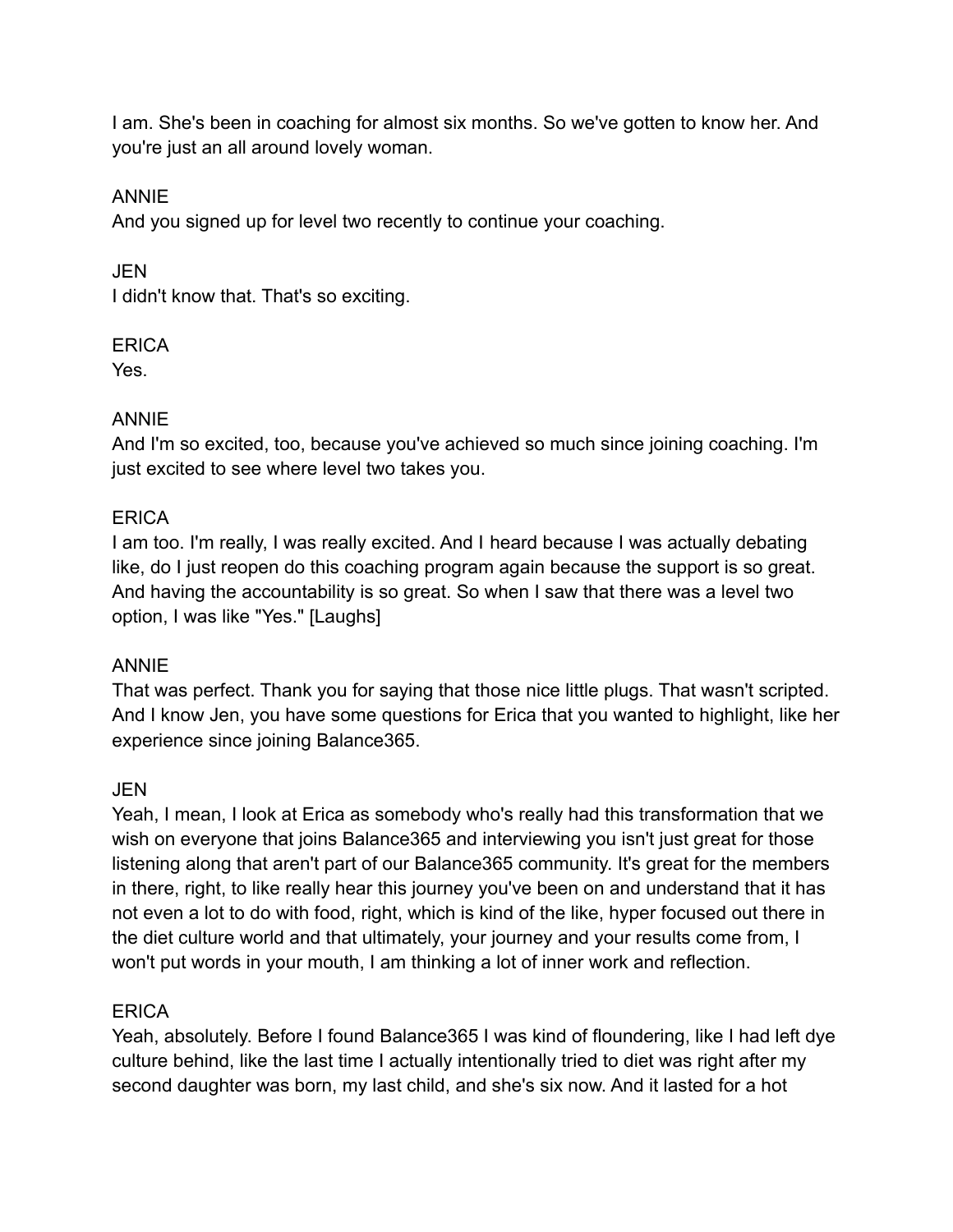second, I just like, I was like a week or two into it. I can't do this any more. And then I just didn't know what to do. And I think I was doing a lot of things that I didn't think were a diet but were still rooted in diet culture, like a lot of clean eating and GMOs, organic stuff, and it was still very restrictive and I couldn't stick with it. And then I kind of went the route of trying to do intuitive eating which has messages that really resonate with me. But it's so much of a change from how I lived my whole life. I need support, I can't just do it all by myself. I can't just all of a sudden say, Hey, do this complete 180 after you read a book on it. I needed help, you know.

#### JEN

Yeah. And I would say for anyone listening that Intuitive Eating is a lovely book, and we recommend it to everybody. It's just sometimes not enough. Or they need a bridge between it's not enough to actually facilitate the inner work they need to do. And then on top of that, create habits. But yeah, it is a great book.

#### ANNIE

And sometimes you just need like a someone to talk stuff out with, right? Like I'm thinking about doing this. What would you recommend? What's good, what's bad? What can I keep? What can I toss? And want some feedback from time to time.

#### **ERICA**

Yeah, absolutely. Having sort of a neutral outside person with some objectivity is crucial. And that's what I found, especially through coaching. So, before coaching, I had bought the self paced program. And I want to say I did about five months on self paced before I decided to join coaching. And I think that was a good pace for me. Because those first five months, I spent most of it trying to deprogram, working through my core values, wellness, vision, the self love journal, all of that, which was incredibly helpful. And, I mean, I can't even really put into words, how those exercises are still working for me now, almost, you know, getting close to nine months to a year later. And so, taking that time to do that work first, and then I kind of got to the point where I'm ready to implement some nutrition habits and I started doing stuff on my own, I saw a little bit of progress. That's like, I like this, but I feel like I can do more mentally, right, I need to be thinking about it a little bit more and the coaching helped me just kind of keep it to the forefront of my mind, my habits. Instead of what would happen to me is I think about it one day, like, Oh, this is what I'm going to do. And then I get busy. And I forget to implement it. And then three weeks later, I'm like, Oh, yeah, I said I was gonna do that. And so you need that kind of consistency in terms of your thoughts as well to to establish the habits.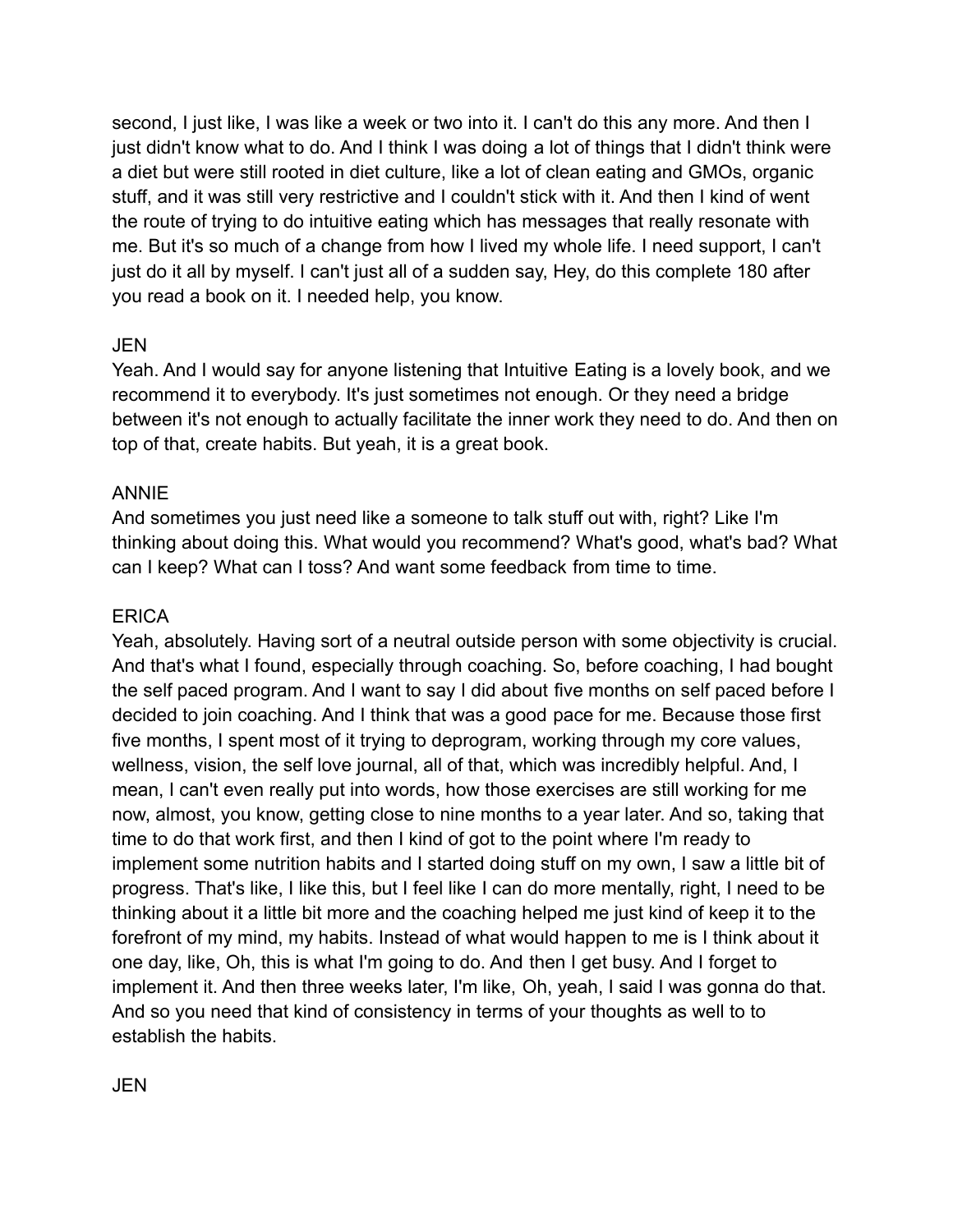Yeah, for anyone listening along, we call phase one of the self paced program diet deprogramming and to be totally honest, we see a lot of people who joined Balance365 skip right over it and think they don't need it and they dive right into the Balance365 nutrition habits. And more often than not, those members have to circle back and do that foundational work later because they find that they are trying to work through the Balance365 program with a diet culture mindset. And that phase one really helps people work through beliefs, not just about, like, dieting and food and food roles, but like yourself and who you are and how you care for yourself and if you are deserving, etc.

# **FRICA**

Right. And so I know you know, no one can see me this podcast, but I am still a fat woman, I don't mind calling myself fat and I have been varying degrees of fat my entire life. And so, I think for me, doing that inner work and coming to understand how diet culture has really impacted my self worth. As a fat woman living in diet culture and growing up in diet culture was really critical. And then as I try to set that aside, envision my future and what's future Erica, what's my vision for myself, I have all these things that I want to be and achieve. And ultimately none of it has to do with my weight or like my appearance. It has to do with my strength. It has to do with health and all these other things that, maybe I might end up losing weight on the way to get to those things, but the weight itself is not necessarily the issue.

JEN

Right. That sounds familiar, hey, Annie?

# ANNIE

That was beautiful, Erica, like thinking of your future self. Yeah, that's very similar to my experience. Like I decided that, weight, a number on the scale was not my primary objective. And when I let that go in pursuit of health and wellness and balance and self love, I found some of it, you know, along the way, but it was no longer my like finish line. That's awesome.

# **ERICA**

And it's what keeps me consistent in the habits that I'm building right now. Because my, you know, habits that I'm building are an exercise, for example, that makes me feel great, regardless of the number on the scale. You know, I weighed myself this morning and it's kind of been stagnant for the past week, and it's like, Okay, well, whatever, you know, but I'm still gonna exercise because exercise makes you feel good. I'm not doing it because I'm trying to find some arbitrary number on the scale.

JEN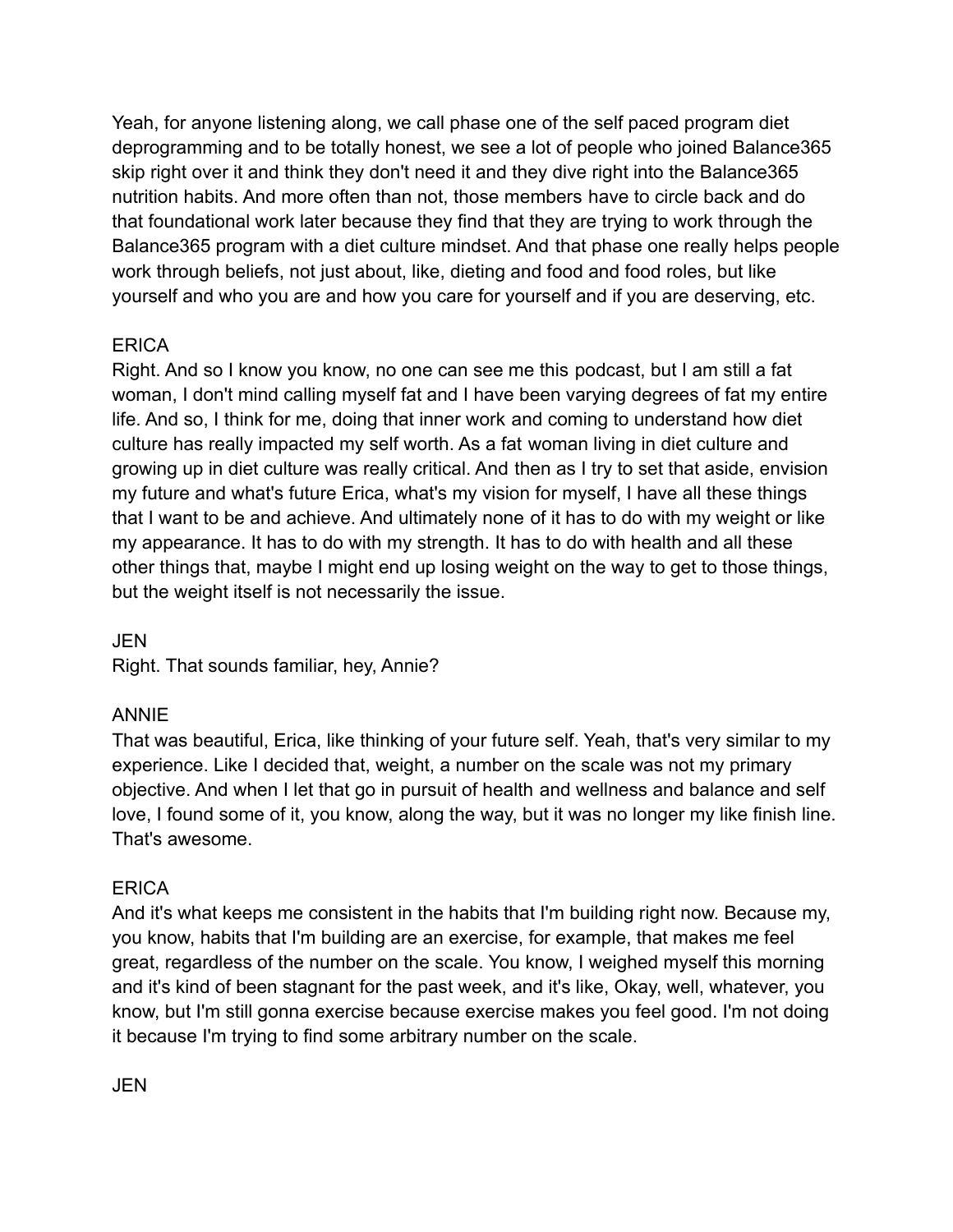Regardless of a weight change, exercise makes you feel good, but it's also healthy for your body. Regardless of what that number is on the scale.

#### ANNIE

It's a healthy habit. This is reminiscent of Traci Mann on our podcast, she said healthy habits may not always result in weight loss, but they will improve your health. And so often women engage in healthy habits with the hope of weight loss and then get discouraged if they don't see it right away or as fast or ever. And they lose sight that like, hey, look at how your health and your life have been impacted, even if your weight hasn't changed.

#### ERICA

Yeah, absolutely. So I mean, I'm not perfect. I still struggle sometimes with those thoughts, especially. I've been weighing myself really frequently trying to get that mindset shift of it's just data, right? And work on that, you know, and it's also sometimes, "I can do all things right," you know, and then I just go back to that wellness vision of myself again, I go back to it. And I say to myself, Erica, if you achieve all these things, and you're still in a body that weighs the same amount as you weigh today, and looks the same way as you look today, are you going to be okay with that? And the answer that is yes. And so if I can remind myself that it helps get my mind out of the old sort of focus on these arbitrary numbers, or some arbitrary societal standard as to how I'm supposed to look as a woman.

# JEN CAMPBELL

And there's a lot of things women can miss if they're hyper focused on this scale, and sometimes a scale might, their scale might be going up. And what we see in dieters is these reactionary behaviors into restriction, if they see the scale going up, whether it's two pounds, 10 pounds, whatever it is, but guess what, when we build bone density, we get heavier. When we build muscle, we get heavier, we have water levels that fluctuate, and I also want to add that your body fat percentage is not going to hit a certain point and stay there forever and ever and ever. Even once you stabilize your weight, which is actually a really good first goal, I would say for any dieter that comes from my background of these wild, extreme changes in weight, just stabilizing your weight can be such a such a great goal, a goal to aim for. And which actually means you've stabilized your behaviors usually. But I even, you know, Annie goes up and down in weight, I go up and down in weight, we're not doing the wild swings both of us used to do when we were dieting, it's more of just a gentle change as the seasons change. Sometimes I can pay more attention to my habits that impact my weight, and sometimes I'm dealing with other stuff and for my health, I need to pay less attention to those habits. And so I think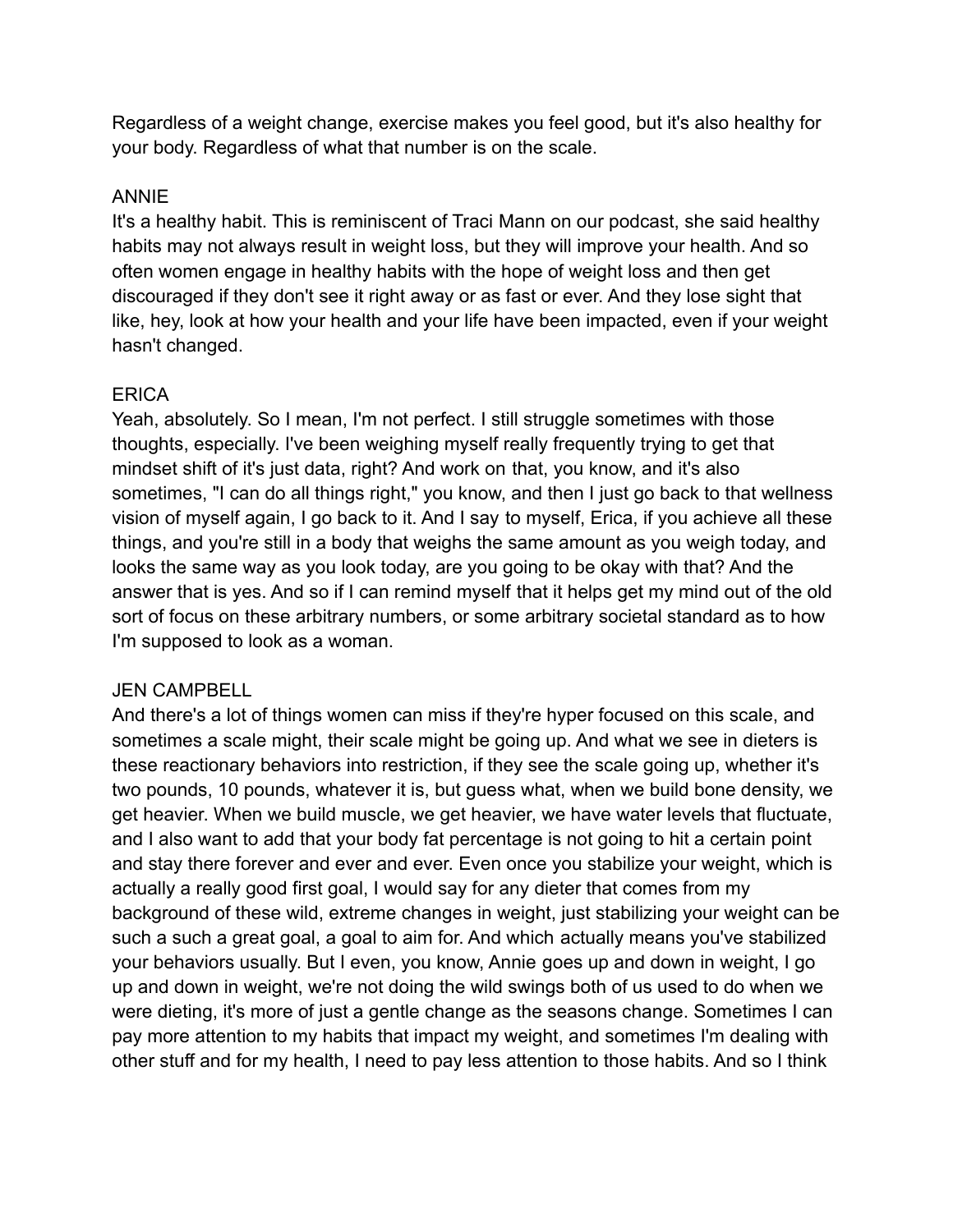that's just an acceptance that women have to have, that they can't be hyper focused on their weight, because you don't have 100% control of your weight.

# **ERICA**

Absolutely. And in this, going through coaching during COVID-19 has been interesting. I'll say that, because talk about like an external factor, right?

# **JEN**

Totally.

# **ERICA**

But for me personally, it has, I think it helped me a lot. I am home more, I don't, you know, I'm not all over the place in my car non stop, working late, all that stuff. And so it was an external circumstance that I think helped me quite a bit. And I know that's not the case for -

JEN Right, yeah.

# **ERICA**

- matter of having grace for yourself. And then you know, on the flip side, these past couple of weeks, I will fully admit that I was probably coming out of my green zone downward towards yellow and just not very focused on my self care because of other external factors going on in the world that I was more preoccupied with. But you know, that's okay. And those are things I should be focusing on. But that doesn't mean I should be neglecting my self care as well. And so you know, it just kind of balances back out.

JEN Learning to adjust and yeah.

# **ERICA**

Yeah.

# JEN

Yeah, so let's get into some of your habits actually, can you tell us kind of the, we don't have to get into every single one. But some of the bigger changes of what did your life maybe look like before habit wise and what does it look like now?

**ERICA**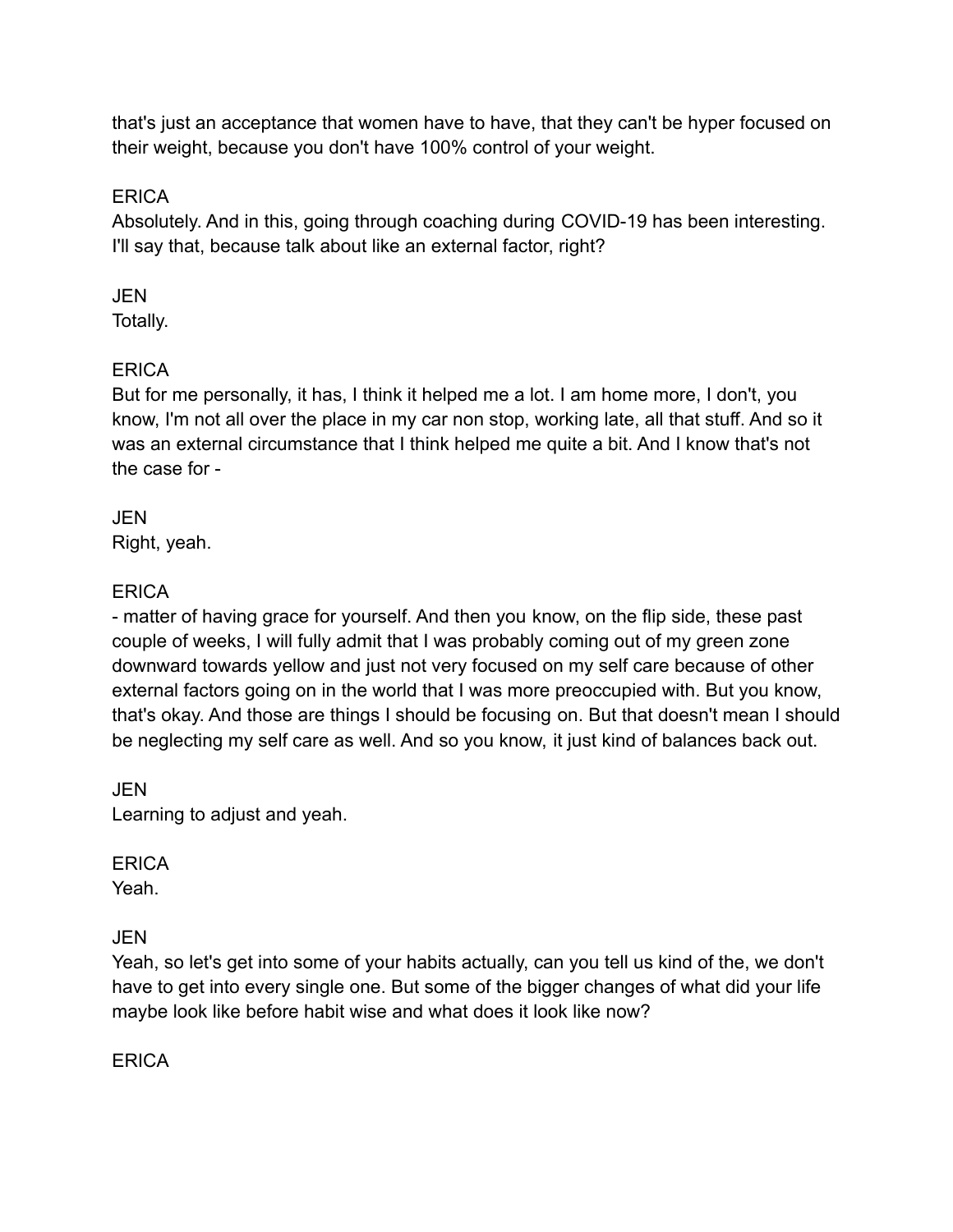Yeah, so habit wise, I would say, I was inconsistent at best, right? Like, I would let my schedule dictate my habits and if I had a light week workwise, commitment wise, I would be great about meal planning and cooking and all of that stuff to achieve a more balanced meal. And then the minute I had a busy work week where the kids have some crazy activities going on or whatever, just falling out the window. So really, the coaching has really helped me with my consistency, more than anything else in terms of like balanced nutrition. I have always been a fairly balanced eater in terms of my meals, there's been a lot of tweaking, absolutely. Just like most women, you know, protein needs to go up, fat and carbs need to come down. You posted about that the other day and I was like, Yep, I did that, I checked my macros and it is exactly what she just - [laughs]

JEN [Laughs]

#### **ERICA**

- so it's just been more present in the moment, conscious of what I'm doing. And then also commitment to certain foundational things, like my sleep, my weekly sort of meal planning, grocery shopping, making sure I have stuff prepped for the week, and committing to those things really have a great trickle down effect for me. In terms of like, habits that I had before coaching that weren't so great that I am actively trying to work on, not just improve consistency with, it's the emotional eating, evening snack, wine and ice cream. That's what it is, it's wine and ice cream. And that has been the hard one for me.

#### JEN CAMPBELL

Absolutely. And so just to pause here so that everybody listening understands, there's two ways we tackle nutrition habits in Balance365. We do tackle the nutrition composition of what you are eating. But what we find with our audience in particular, that's actually the smaller issue. The bigger issue is called dysregulated eating, and that's actually your eating behaviors, it is dealing with the urges we have around food, which would include emotional eating, or some people aren't even emotional. They're just not thinking and they're just grabbing food in absence of hunger. And so that is the other side of nutrition that we also tackle in Balance365.

#### ANNIE

Erica, speaking of hunger, if you wouldn't mind sharing, I know you pretty pretty recently had an experience when you were maybe getting ready to cook dinner but you're still a ways out, you noticed that you were hungry? And you kind of had some, like I don't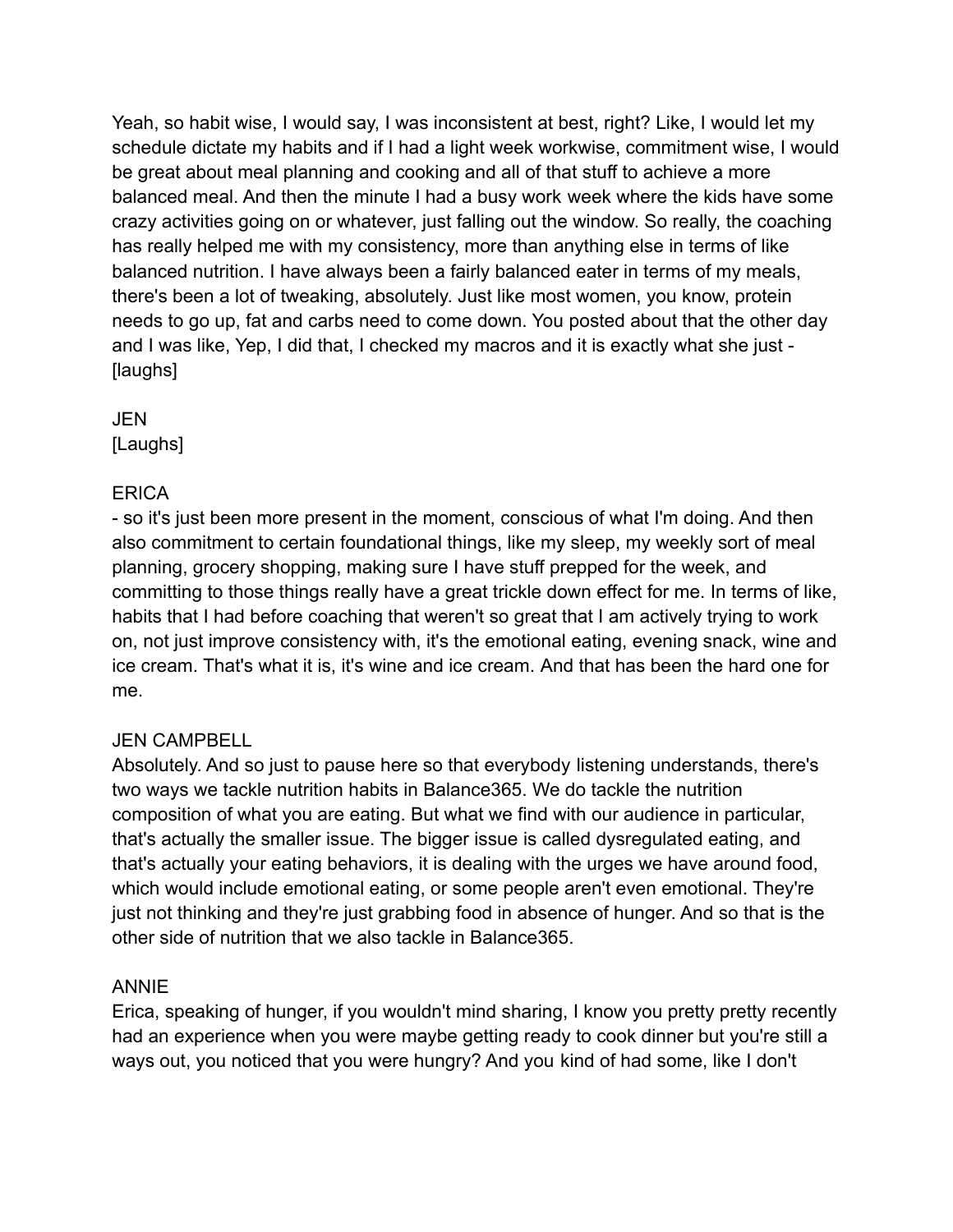want to say epiphany, maybe it felt like an epiphany, but you like realized some beliefs or emotions or thoughts you had about hunger weren't really true.

#### **ERICA**

Mm hmm.

#### ANNIE

Do you know what I'm talking about? Do you want to share?

# **FRICA**

I do know what you're talking about.

# ANNIE

You want to share about that?

# **FRICA**

Yeah, sure. It was as we were working on hunger cues in coaching, right. And so, I'm pretty, I don't want to say good, because I don't like that word. But you know what I mean? It's, you know, about having my breakfast, lunch, dinner. They're big enough that they hold me over to the next meal without having to snack in between. But I was getting to the, between lunch and dinner. And I was making dinner and I realized that it was a recipe that took a lot longer to bake than I had anticipated. And I was getting hungry already. And I was like, dinner's not going to be ready for two hours. Am I going to be able to do this? Like and I was panicking. Like, I wasn't even that hungry in the moment that I was like, I'm going to get too hungry before dinner is ready. And this urge to eat came up to avoid the hunger, avoid the discomfort. And part of me is like, I'm sitting at home on my couch like, I could just go get a snack in an hour and a half if I'm so hungry I just can't take it anymore. Why am I now sitting here so worried about getting hungry? Like, freaking out? And so I just made a conscious choice in that moment. Like, you know what, I might get too hungry between now dinner, but I'm not. So let's just work this out and see what happens. And you know what, turns out I got fairly hungry, but not like to the point where I couldn't wait for my dinner. Pretty eye opening.

# JEN

Yeah. So this is so important. And I want to pause again and talk through this because I think this is such an important moment for people listening and other members and other women in coaching. So we all have urges. And often these urges around food develop because of our time in diet culture, and denying ourselves actually. And that's very much how dysregulated eating habits develop, is that when you deny yourself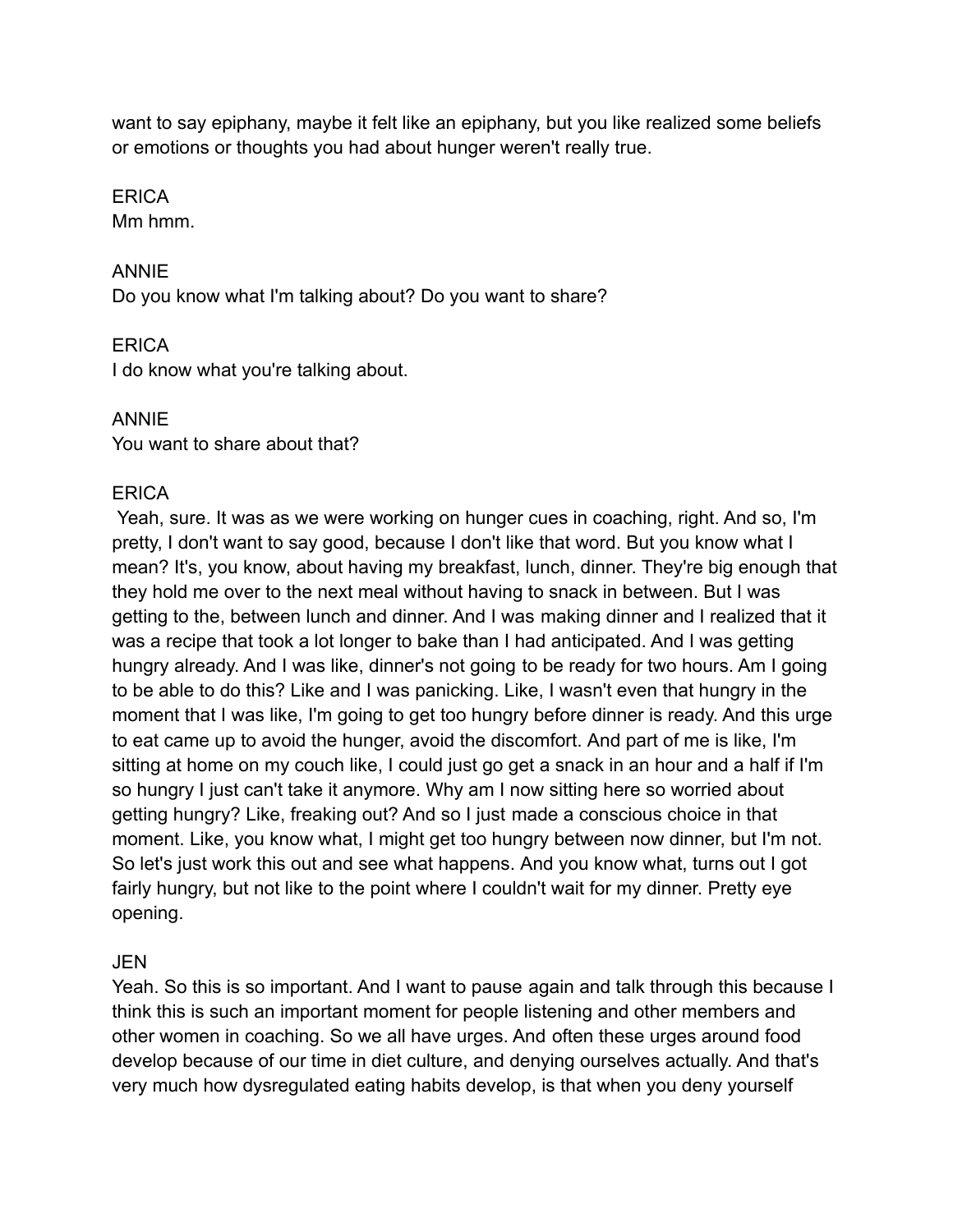pleasure and deny yourself nourishment when you are hungry, which many dieters do for years and years and years, you get more and more impulsive over time and the amount of time you can experience discomfort actually lessens. Because your brain is very smart and your brain's like, We're not doing this, I am going to override your consciousness and all of a sudden, women find that they're like rattlesnakes, and their impulses are so strong that they're just like grabbing at food. And so what you did is you paused and you said, you identified what was happening, you stepped out of it and you identified this is an urge. I don't have to act on this but, I also can act on it if it becomes too uncomfortable for me. I'm going to try this and see what happens. And it really took bringing some mindfulness into that situation and being willing to get curious and explore, which is like so key just to figure out what works for you.

#### ANNIE

I love that you acknowledged that you were worried about getting hungry, that you weren't actually hungry. It was just this fear of like, Oh my gosh, if I get hungry, and an analogy that we've shared in Balance365 before is hunger is just a signal to your body, just like a signal to go to the bathroom, a signal could have go to sleep, get some water, and I think about terms of like, same situation, but we're talking about fatigue, like I'm worried about getting tired. We wouldn't go run off and take a nap right away to prevent the potential fatigue that hasn't even occurred yet.

#### JEN

Oh my god, I'm so tired. Run to my bed. [Laughs]

#### ANNIE

[Laughs] I mean, don't get me wrong, I would love that, but Erica like, I just love how you were like, I'm actually not hungry. I'm worried about getting hungry. And here are my options. And you took full ownership of that and you came out the other end and you're like, Huh, I made it.

#### JEN

I also see here and correct me if I'm wrong Erica, but I see that you reminded yourself that you are safe, that you actually had food available to you if that discomfort became too much, and I think that that is just a quite a deep layer to dig into. And that's actually, like hunger was the hardest habit for me to to get good at. I wasn't even that good at it. When we first started this company, I was still struggling with hunger. And it's because I had gone hungry for so long and spent so many years fighting hunger, that I had a lot of barriers around experiencing it. And really what it came down to, for me to make progress, there was a constant reminder from myself, that I am safe, I'm safe and I'm surrounded by food. And that commitment to myself that I'm never gonna do that to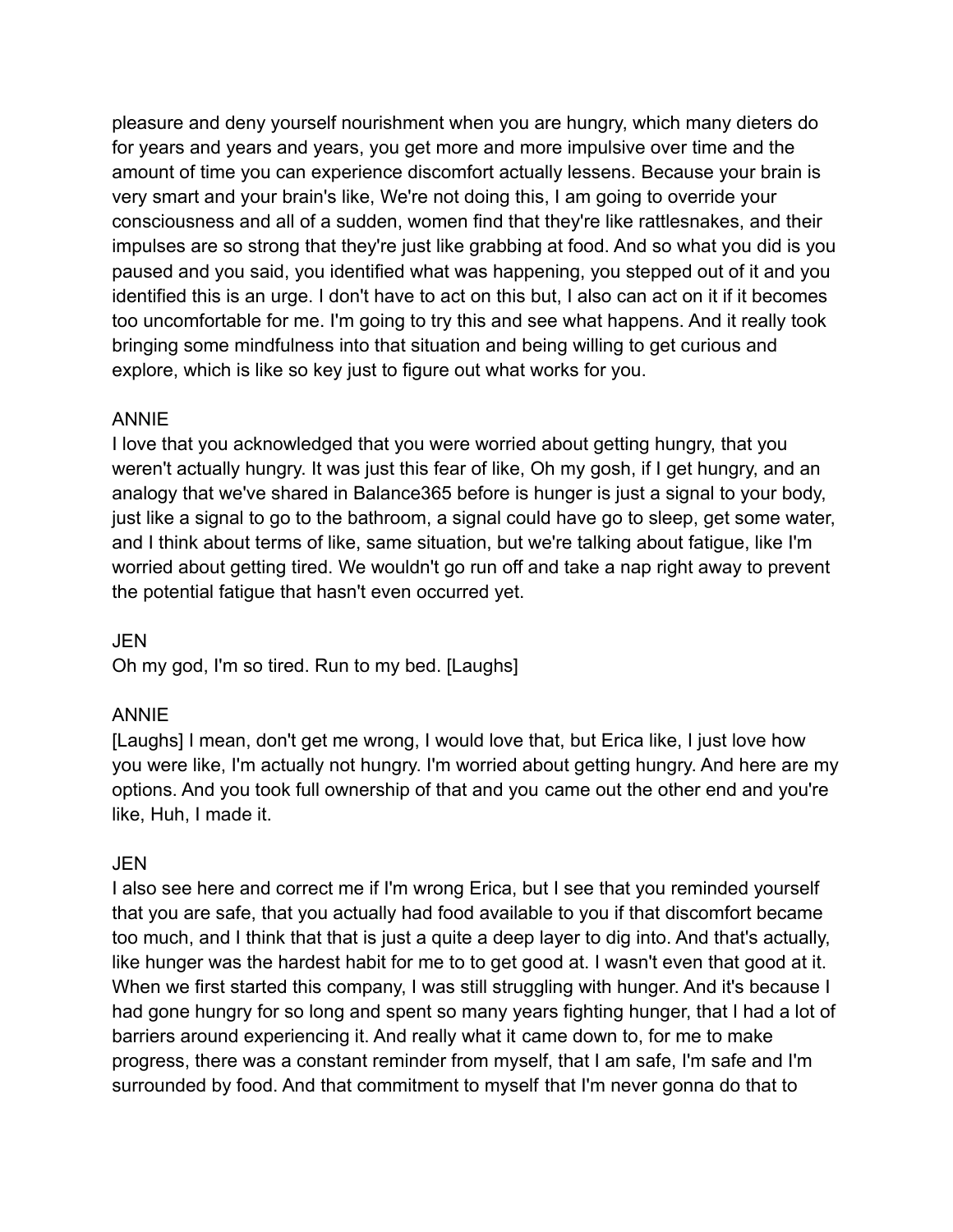myself again. So like you're safe. And so yeah, I just love that there's so much there. That's so good.

#### **ERICA**

And then, so that lesson has translated into actionable changes for me in terms of not just, you know, cooking that one particular set of circumstances with my job that I have. I frequently have meetings that occur around dinnertime into the evening. And I used to constantly freak out about what happens if I get hungry in the middle of this meeting? I don't know when this meeting is going to be done. So much mental energy went in to plan my meals around these meetings that were from, you know, like six or seven o'clock at night, that might go to nine or 10. And I might not be hungry for dinner right before the meeting, right? Who knows? And I would try to reverse engineer, and it wouldn't work out, and all this back and forth. And what ended up happening is I would I would eat dinner, even though I wasn't hungry before the meeting, and bring this big snack, just in case I got hungry again. And I don't do that anymore. I bring snacks with me and I have sort of like that idea of, I'm safe at home, I've got this pantry and refrigerator full of food I can pull from if it's necessary. Well now I, you know, keep a protein bar in my purse or granola bar, maybe a piece of fruit, whatever it may be, something that I know is substantial enough that if I got like really hungry, it would last me long enough, you know, to not feel sick. And I just keep it handy. And you know, if I have to eat a protein bar discreetly in the middle of a meeting. It is not the end of the world.

#### JEN

Right.

# ANNIE

She dips out of her Zoom camera range -

ALL [Laugh]

# ANNIE

- to take a bite of food. [Laughs] That's awesome. Those are amazing takeaways, Erica.

# JEN

And Erica, what would you want other Balanced365ers listening to know, so women who have joined our program and maybe are in the self paced program, or maybe they're in coaching, what would you want them to know about your journey?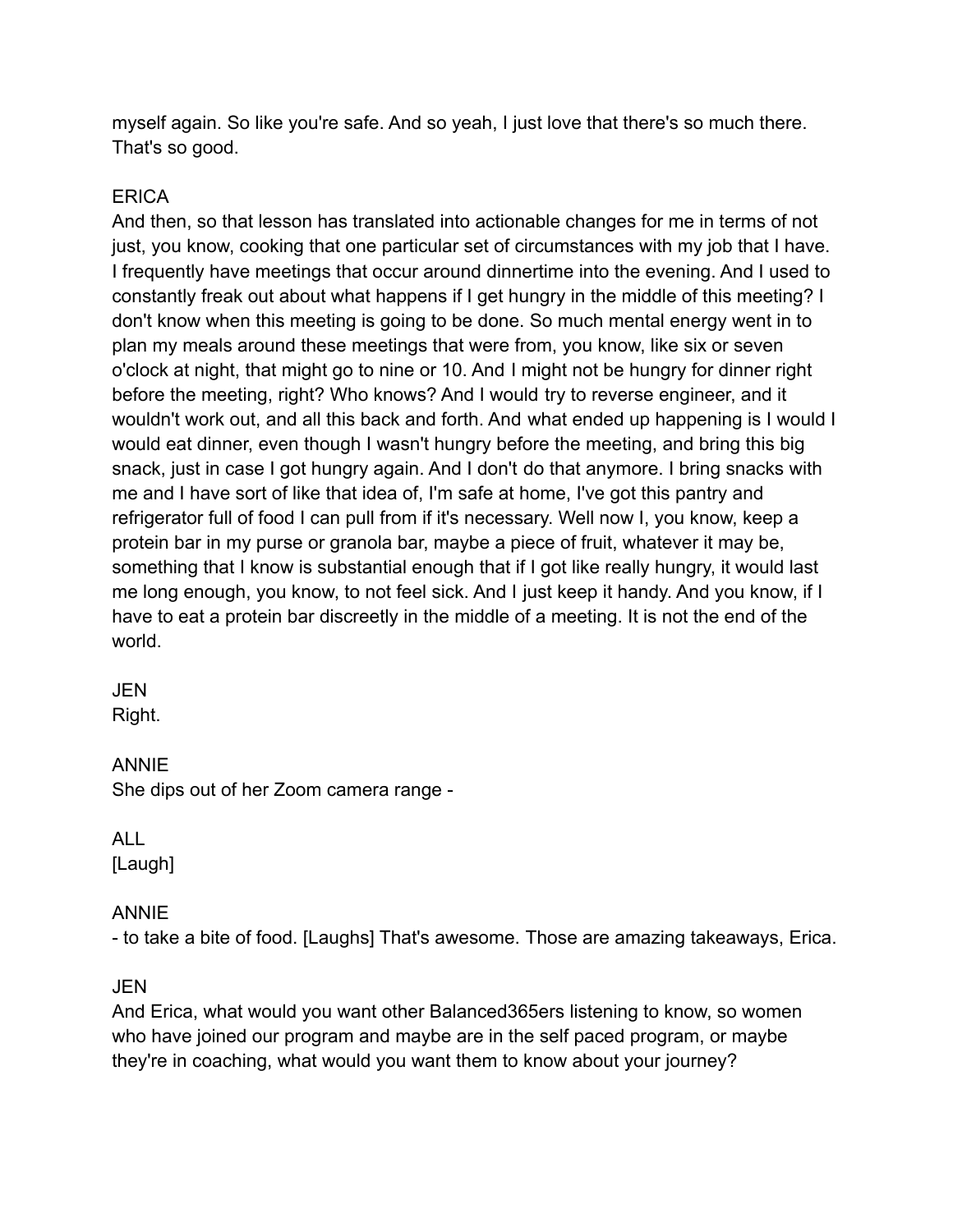#### **ERICA**

For everyone but especially for the ones in the self paced, like my number one thing, the biggest thing for me is do the exercises in diet deprogramming, do the self love journal, do the story of you. Those exercises were life changing for me, and they really set the foundation and the tone for the rest of my time so far in Balance365. I referenced it before, like, I actually keep a picture of my handwritten wellness vision on my phone. So I go can go back to this, pull it up, and remind myself of it when I need to. And that's something I did, you know, right at the outset, but I have to, you have to keep going back to it as I do, I have to keep going back to it to keep myself on track for for my future. That's the foundation of it all. And for coaching, you know, it's a little bit different structure, it's a little bit more, it obviously has a piece to it that's not there in the self paced program. But all or something, right, and I personally was able to really commit a lot of time and mental energy to coaching. And that might be your hope, too. And you may find out that maybe it's not gonna pan out that you're able to commit as much as you were hoping to. And that's okay. You know, maybe you can push yourself to commit a little bit more, maybe you can't, I don't know, but something is better than nothing.

#### JEN

Yeah, I mean, what people need to understand is that their success lies in meeting themselves where they're at whatever that is, right? And that's what keeps you out of the all or nothing zone and in the all or something.

# **ERICA**

Yeah, absolutely. I mean, to the extent that you can really commit to yourself, and commit to taking the time to keep in touch with your coach, do the weekly reflections and do those exercises, it helps a lot, like I just mentioned previously, like the past couple of weeks, I kind of, you know, came a little bit out of the green zone. But ultimately, I knew that part of the reason for that was because I had skipped a week of reflection, and I wasn't...Literally like 30 minutes to sit there and really look at what I done the past week, what I succeeded at what I could improve on, and set a plan for the following week. But like, I've done this enough now and I feel confident enough that even when I fall out of it just a little bit, I almost get like a craving for it again, because it's my form of self care, right? I'm not doing these small daily habits that aren't glamorous. It's not a mani pedi, it's not a massage. It's not getting my hair done or anything like that. It's, you know, it's eating fruits and vegetables, and exercising. But that's how I take care of myself on a day to day, boring routine basis. And I feel it if I fall off of it a little bit, and I crave to get back to it. And I know that doing those exercises are part of getting you back to it.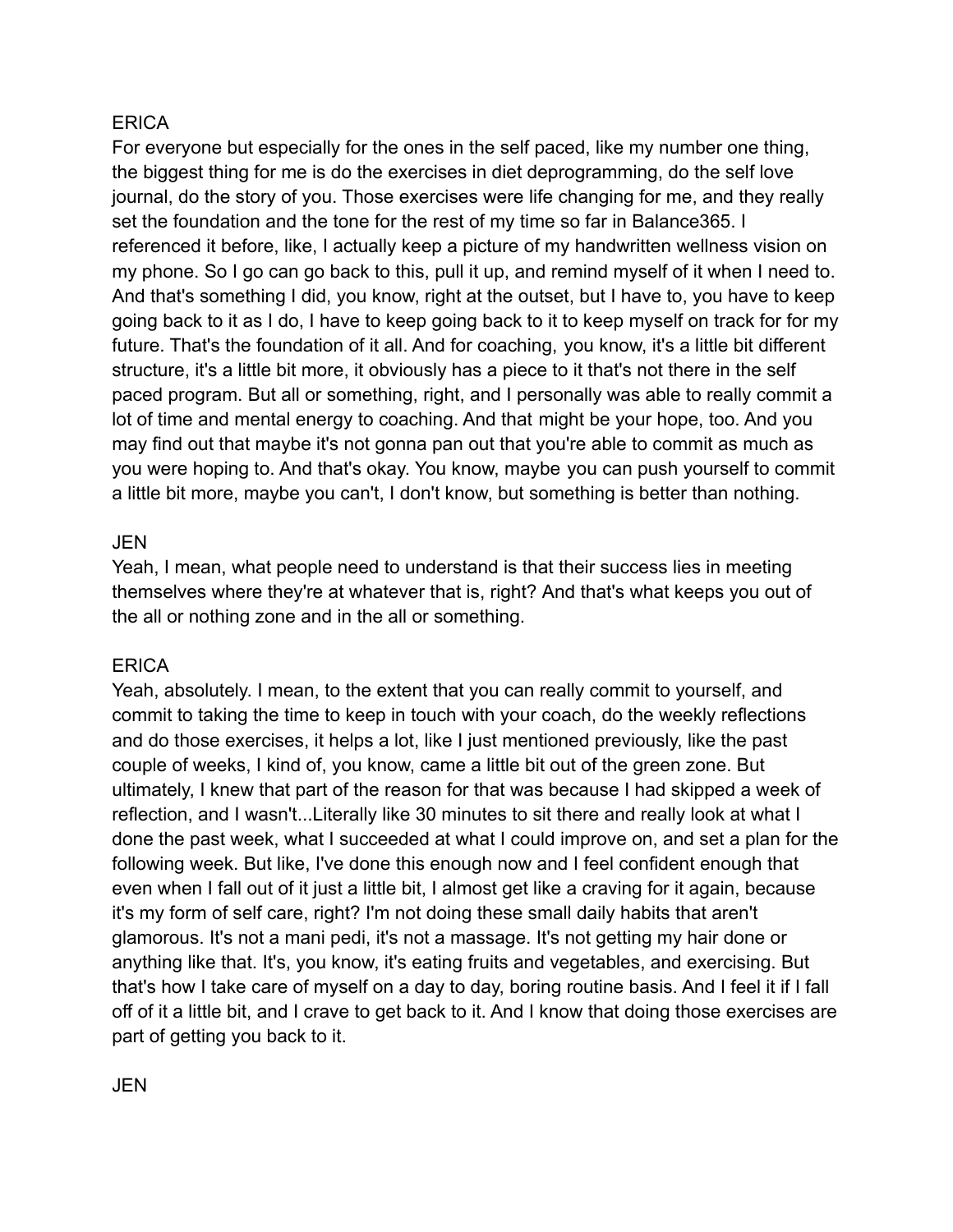Yes. And how do, you know I just recorded a podcast about this, what to expect when you quit dieting and doing this like this crazy balance thing. It's boring. But self care can be boring, but if you're willing to stick with it when it gets boring, that's kind of when the magic starts happening.

# **ERICA**

Absolutely.

# JEN

And so what would you want women to know that maybe haven't joined Balance365 and just listen a lot, or women who are still quite deep in diet culture or still grappling with their belief system around diet culture, is there anything you'd want to share with them about how you were able to unpack all of that?

# **ERICA**

Yeah, I think that what I would tell women who are struggling with diet culture, you know, regardless of your body shape, or size or composition, that diet culture is set up so that you will be unhappy with what your body looks like, pretty much no matter what. And that doesn't have to be true. Balance365 helped me get to a place where, I am nearly 40 years old, I turn 40 in a couple months, and I probably weighed about 100 pounds more than I did 15 years ago. And I love my life and I love my body more today than I did when I was 25 and five, six sizes smaller.

JEN

That's so awesome.

# **ERICA**

So that was sort of been my key takeaway. It's not really about the weight. You think it's about the weight. I get it because I was there. But you can get to a place where you are happy with yourself now. And yes, maybe you're making progress towards future goals that might result in changing how your body looks or is composed. But that's a byproduct. It's not the real goal.

JEN

Absolutely. Erica, do you think you could have gotten the results you've gotten so far in coaching without doing this inner work or without doing the phase one of diet deprogramming or, like, what are your thoughts around that?

**ERICA**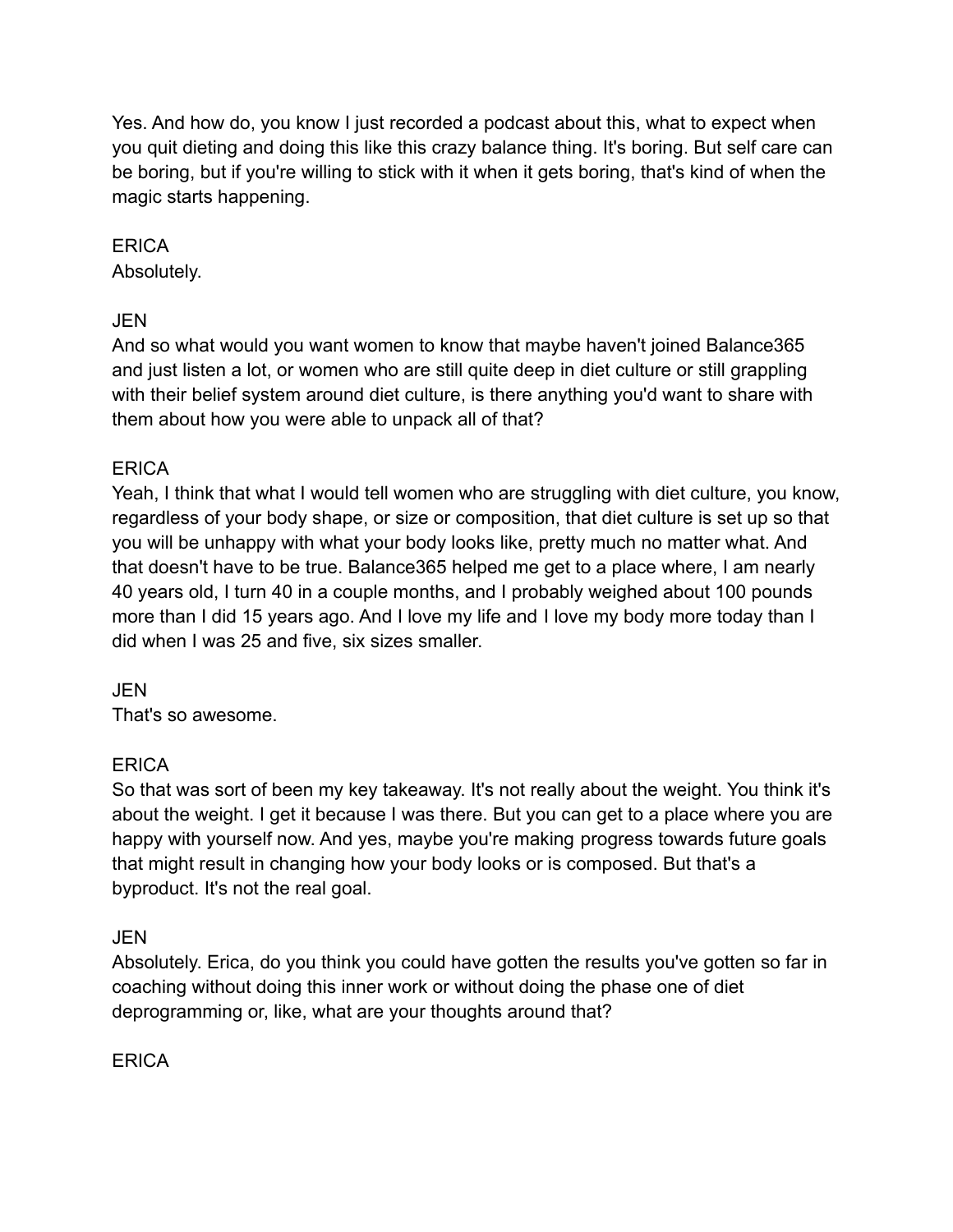You know, I don't think I would have had as much success as I've had in coaching if I hadn't done the inner work. Because I think like I said, I'm about to turn 40, you can't undo a lifetime essentially, of mindset without really putting a lot of effort and attention to it, and if you don't change the mindset, then you're going to get frustrated with the process because, it's the long game, right? It's the long, slow process. And so, I like to think that maybe I would have seen some success and maybe, you know, do that sort of two steps forward one step back. But I think that ultimately, if I couldn't get my mind out of a place of self loathing, I'm never going to be able to get to a place where I'm achieving that wellness vision for myself. Future Erica doesn't hate herself. So something's got to change. So why not do it now?

ANNIE

I could cry.

JEN I know.

#### ANNIE

That was, like, future Erica doesn't hate herself. That's beautiful. Big virtual group hug. What an experience Erica, you have shared so much. As Jen said at the beginning of the podcast your experience in Balance365, the whole process, the whole year ish, since you've joined, has been so on par for what we hope for our members. And I'm just, I'm so happy for you and I'm so excited to see what the future holds for you -

JEN And level two!

ANNIE Yeah.

**ERICA** Level two.

ANNIE And entering your 40s.

# **ERICA**

I know. You know, funny story like I when I found Balance365 it was right around my 39th birthday. And I had been thinking about turning 40 soon and I was like, you know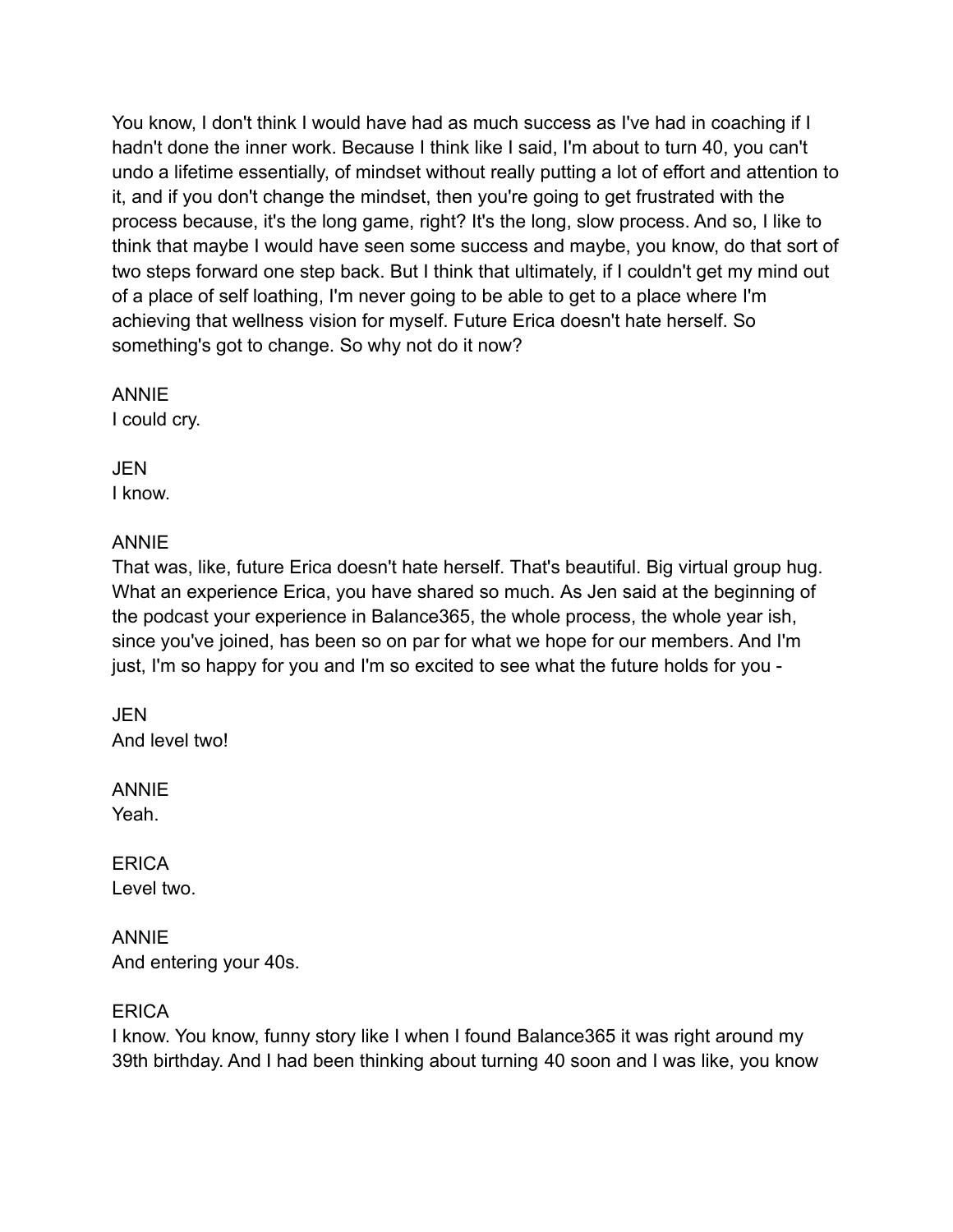what, I really want 39 to be my year of commitment to me. I'm done being last on the list. Don't get me wrong, I love my kids, I love my husband -

JEN We get it. [Laughs]

#### **ERICA**

- I take so much care of them. But they're not more important than me, I'm equal to them. And so I was ready to start taking the time for me, and to make that improvement. So I really wanted to go into my 40s feeling great about myself, about my life, and just full steam ahead. And I saw, I think I bought the self paced program, like just a couple weeks before I turned 30. And I was like, this is really been part of my journey towards making sure that 40 and beyond, we're done with diet culture, we're done with loathing my body or feeling bad about myself and you know, feeling like I have to change how I look just to fit in all of these other things that aren't true. They're just in my head, and I feel like I really was there you know, it's always going to be a process. There's always more, like even though when I got this, then something happened with like, Oh, okay, this is a situation that I wasn't thinking of when I was thinking that diet culture, how it impacted my life. Every once in a while something pops up like Oh, wow, I didn't really, I didn't really think about that one.

# JEN

It's such a trauma, and Annie and I talk about this quite often, that it's probably something that women will be unpacking throughout their lives as different situations or triggers come up. There's no like, end point of diet deprogramming. It's a commitment to examining your beliefs in different situations you might encounter. It's something you integrate into your life. It's not a finish line.

# ANNIE

And on that note, that's exactly why we want to give women all the tools. The actual, like Jen said, like the actual nutritional composition of your balanced plates, but also the mindset tools. So when life does throw you a curveball and you don't have your laptop and your Facebook coaching community at your fingertips, you can work through like, Oh, crap, dinner is in two hours and I'm worried about getting hungry. You can work through it on your own successfully.

JEN You can be a problem solver.

# ANNIE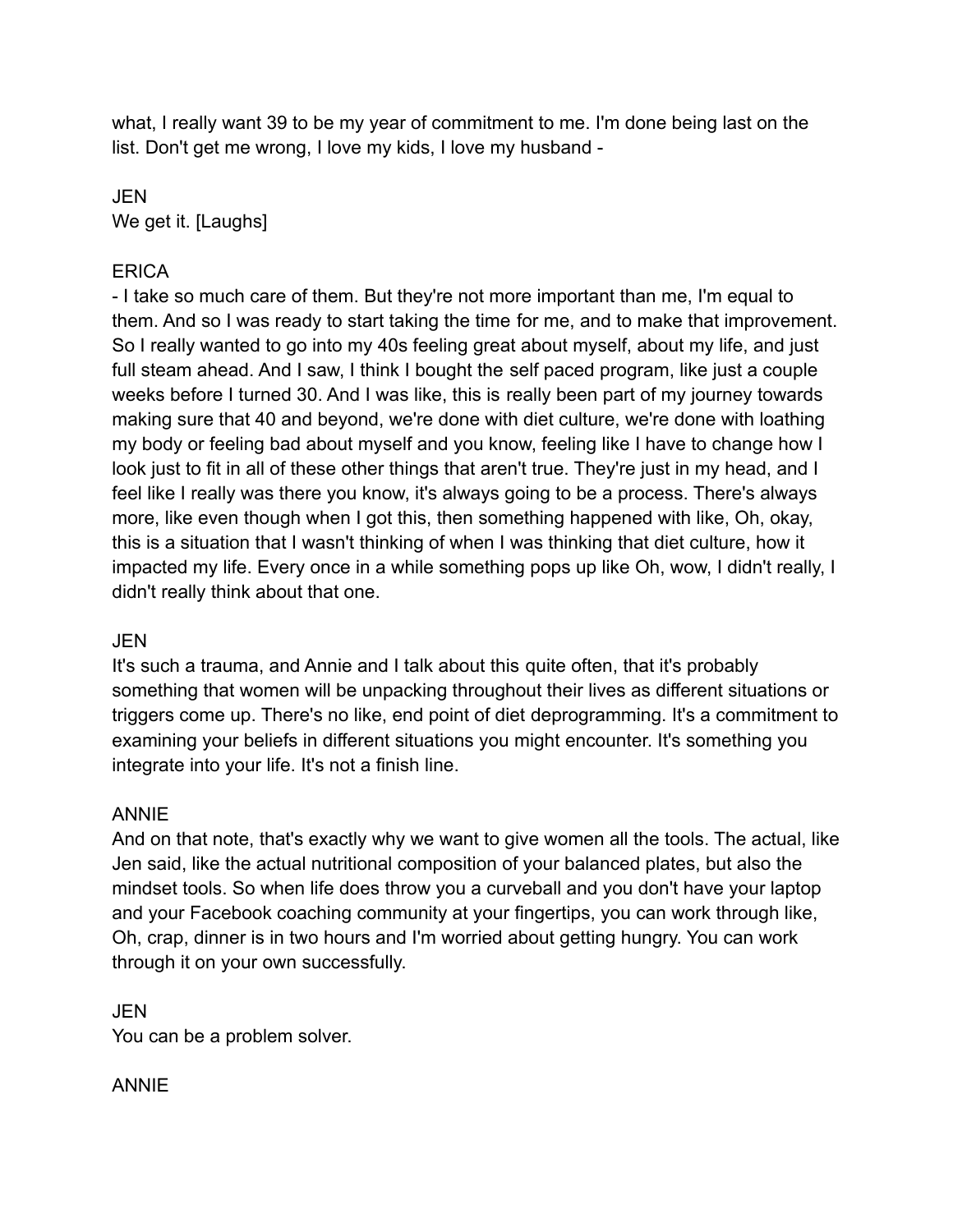Yes, you can coach yourself. Awesome. Such good stuff.

**ERICA** This was great.

ANNIE It was great. It was great. [Laughs]

JEN We gotta get together in real life at some point.

ANNIE I know.

**ERICA** Come to California.

ANNIE Okay.

ALL [Laugh]

ERICA Tough sell.

# ANNIE

When we do actually, we have a couple team members out west, and I'm sure we have a lot of members, because like we have members all over the world in the best way possible. So next time we're out west, we'll hit you up.

# **ERICA**

Yes, absolutely. That'd be great actually. So I mean, I was supposed to go to Wisconsin this summer for a wedding and I was gonna meet coach Michelle. I let her know about it. She's like, I'll drive to Green Bay, it's only like an hour and a half from my house.

JEN Aw.

ANNIE